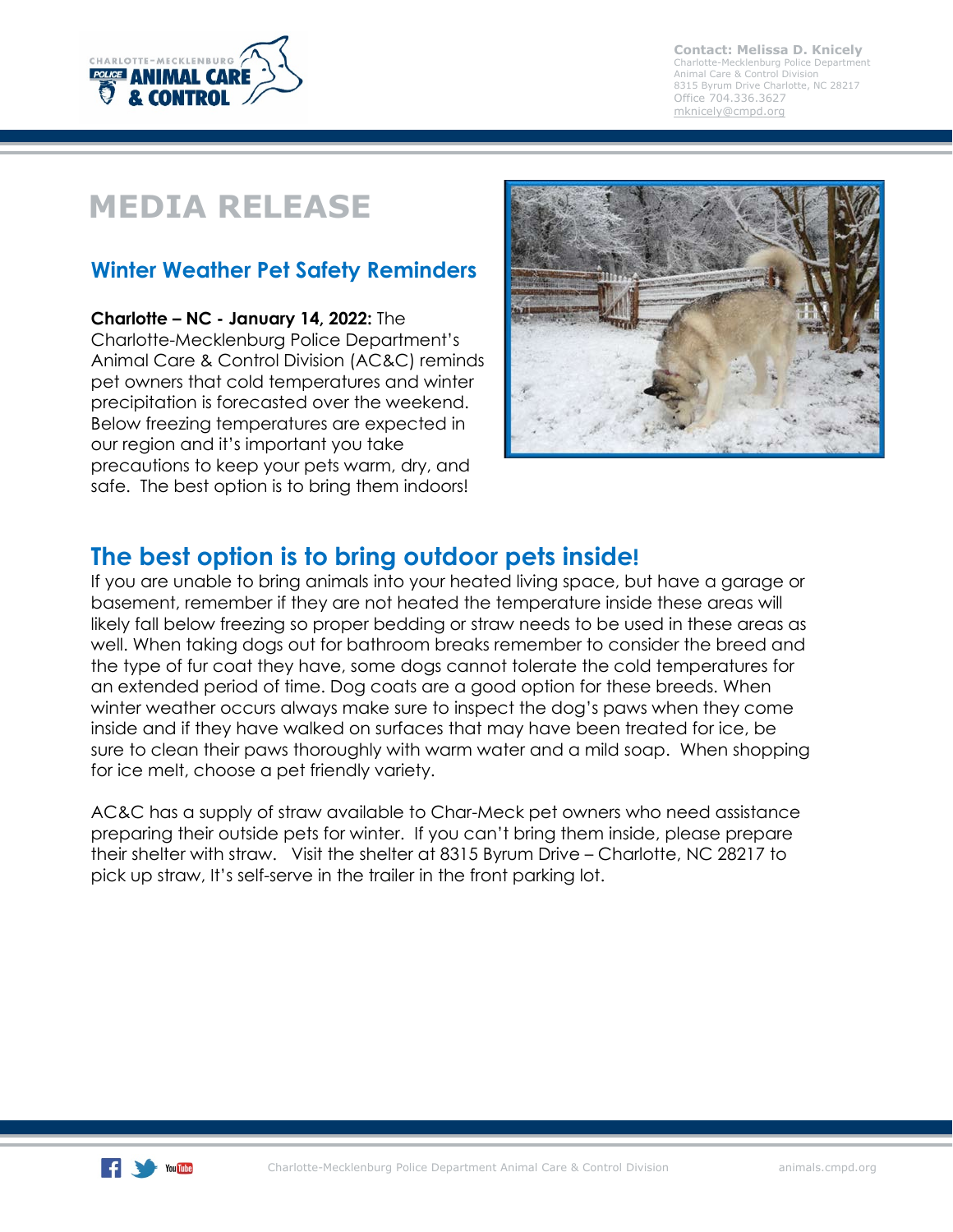### **Safety tips to keep in mind during the winter months:**

Pets must build up a thicker coat and get their footpads toughened for snow and ice. Also, pets that get too cold could develop hypothermia or even frostbite. Animals that stay well-hydrated are less likely to be affected. That is why it is especially important to make sure if your pet has an outside water bowl, it does not freeze. Break up any ice that forms in the bowl and change the water frequently.

Animals also like the taste of antifreeze, but it is a deadly poison. The most likely source of antifreeze is from radiator drainage in your garage or driveway. If your car leaks any antifreeze, immediately wash it away with water.

## **Specific advice related to different pets:**

#### **OUTDOOR PETS – PROPER SHELTER**

If your pet spends a lot of time outdoors, let him get acclimated gradually to dropping temperatures. Outdoor pets need a sheltered place that is well-bedded with DRY straw, shavings or blanket strips that trap warm air. Remember, animals drag a lot of moisture into their bedding areas from snow, rain and mud. Check their bedding often and change it whenever it is wet. Also, outdoor pets need more food during the winter because extra calories allow them to produce more body heat. Please consult your local animal ordinances to make sure you are complaint with the law in caring for your outdoor pet. The recommendation is to bring the pet inside during cold temperatures.

#### **CATS**

Cats prefer to spend the winter indoors, but if your cat prefers to stay outside, be very cautious. Cats left outdoors have a particular hazard because they often crawl into car engines to stay warm. When the engine is started, the cat can be seriously injured or killed by the fan blade or belt.

#### **PUPPIES**

Puppies do not tolerate the cold as well as adult dogs and may be difficult to housebreak during the winter. If your puppy appears to be sensitive to the weather, you may opt to paper-train him inside.

#### **DOG FOOT (PAW) CARE**

Make sure to wipe off dog's legs, feet and stomach when they come in out of the snow or ice. They can ingest salt, antifreeze or other dangerous chemicals if they lick their paws. Be sure to inspect the pads of their feet for encrusted ice as they may crack from the cold. Many dogs need boots in cold weather.